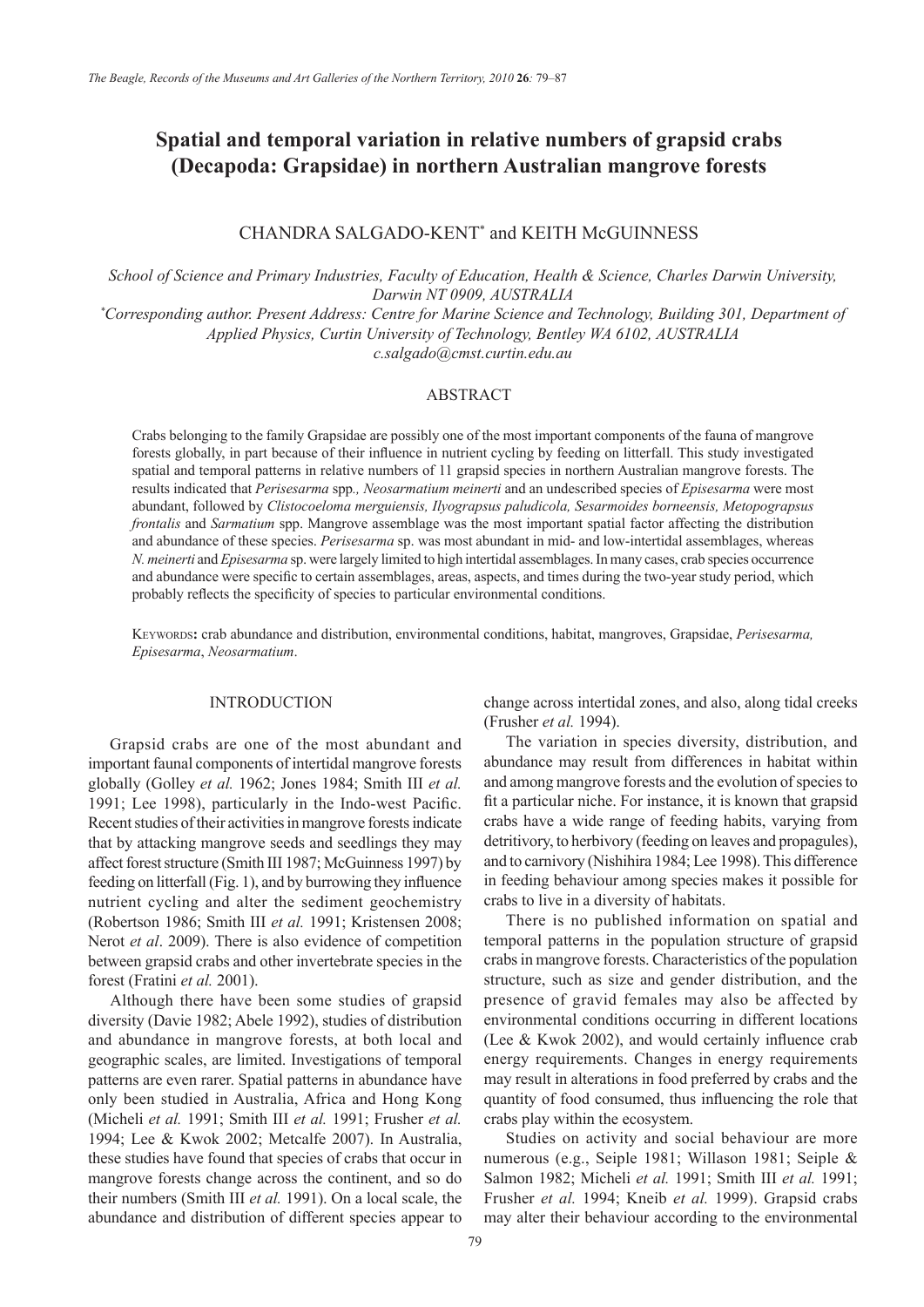

**Fig**. **1**. *Neosarmatium meinerti* is one of the most abundant grapsid crabs high in the intertidal zone in mangrove forests in Darwin Harbour. **A**, An adult foraging at low tide. **B**, An adult feeding on a fallen mangrove leaf. Photographs: Keith McGuinness.

conditions in the mangrove forests that they inhabit. These alterations, for instance, may be in the time spent feeding or burrowing. This is relevant to studies of abundance, as changes in crab activity can influence estimates of relative abundance. Several studies report high crab activity during spring tides (Seiple 1981; Micheli *et al.* 1991, Smith III *et al.* 1991; Frusher *et al.* 1994), so trapping has been done during this period of the tidal cycle. These studies were however, done on the east and south-east coast of Australia, and it is not known if the pattern exists in more tropical regions.

Underwood (2000) wrote: "There is no possible doubt that observations of patterns or lack of patterns are the fundamental starting-blocks for ecological study. Until patterns have been described, there is no basis for invoking explanatory models about processes". The aims of this present study were to test for, and describe, spatial and temporal patterns in the abundance of the most common grapsid crabs in Darwin Harbour, and briefly to investigate their relationship to environmental conditions. This is an important first step in investigating the ecology of these animals. The specific objectives of this study were: (1) to test for spring–neap patterns in relative abundance; (2) to determine the best phase for the subsequent long-term, largescale studies; and (3) to test for spatial (within plots, among assemblages, between aspects, and between areas) and temporal patterns in the relative abundance, and population structure, of the dominant grapsid crabs.

### MATERIALS AND METHODS

Darwin Harbour is located in tropical northern Australia, between latitudes 12º20' and 12º45' S and longitudes 130º45' and 131º05' E (Fig. 2). It supports mangrove forests occupying about 20 000 ha and containing 36 of the world's 70 true species of mangrove (Polidoro *et al.* 2010). The mangrove communities of the Harbour have

been identified as a significant resource, comprising about 5% of the total area of mangroves in the Northern Territory and approximately 0.1% of remaining world mangrove areas (Brocklehurst & Edmeades 1996).

Brocklehurst & Edmeades (1996) identified 10 mangrove associations, or assemblages, in the Harbour forests and the three most common were studied: (a) tidal creek (dominated by *Rhizophora stylosa* Griffith and *Avicennia marina* (Forsskål) Vierh.; (b) tidal flat (dominated by *Ceriops australis* Ballment, Smith & Stoddart; that was mentioned in Brocklehurst & Edmeades (1996) by the older name of *Ceriops tagal* Robinson); and (c) hinterland (dominated by *Ceriops australis*). A fourth assemblage (d) mixed-species woodland (dominated by *Ceriops australis* with *Lumnitzera racemosa* Willd. and *Excoecaria ovalis Endlicher* co-dominant or locally dominant) was also



**Fig**. **2**. Location of study sites along Reichardt Creek (Area 1), Elizabeth River and Jones Creek (Area 2) within Darwin Harbour.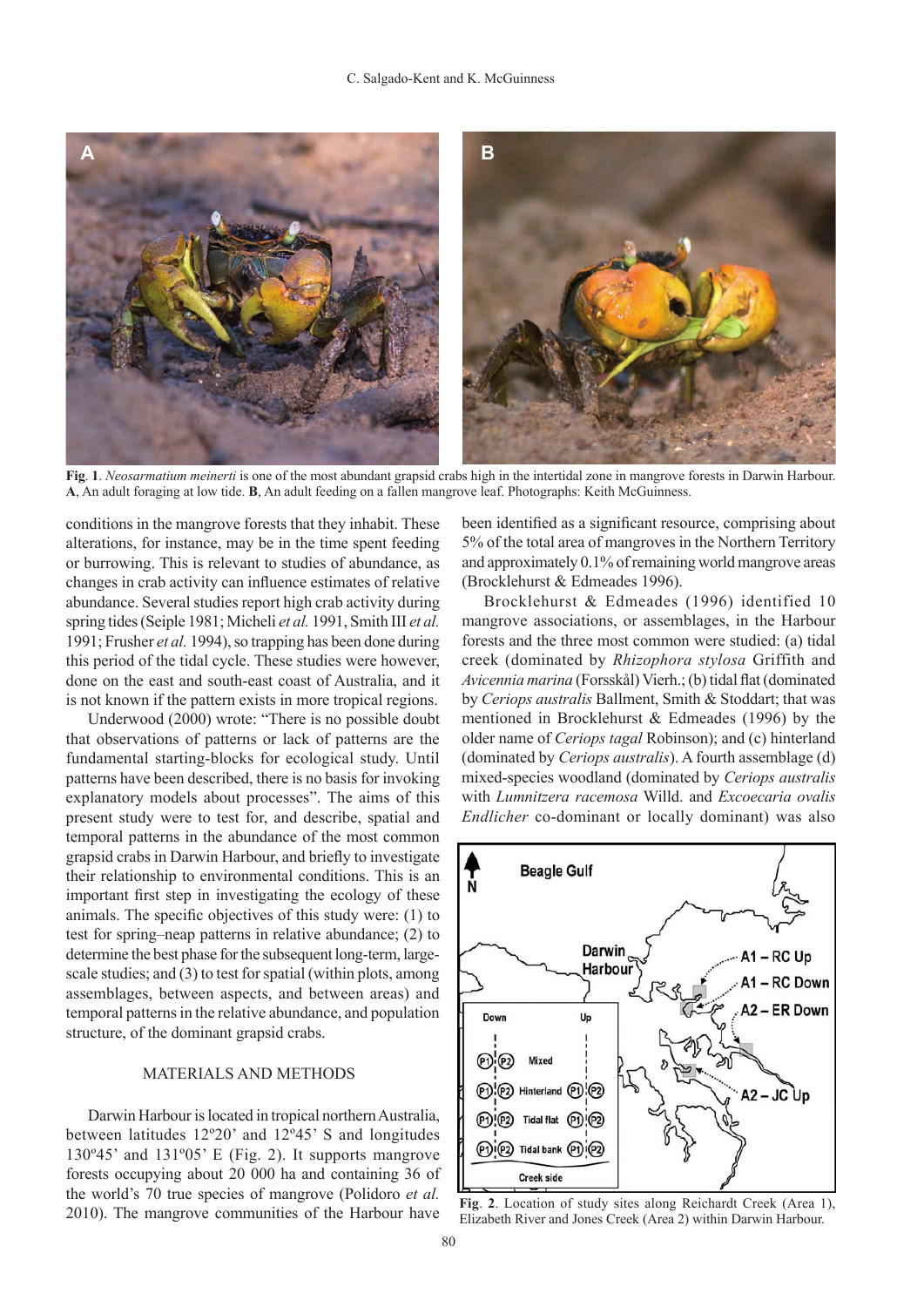included as it was an important component in the areas studied.

**Study sites**. Three creeks within Darwin Harbour were selected for the study: Reichardt Creek, Elizabeth River and Jones Creek (Fig. 2). Reichardt Creek is on the northern side of the Harbour, referred to here as Area 1. Elizabeth River and Jones Creek are to the south, a location referred to here as Area 2. Within each of these areas, an upstream location and a downstream location, referred to here as 'aspects', were selected along the creeks. In Area 1, these locations were both on Reichardt Creek. In Area 2 these were upstream on Elizabeth River and downstream on Jones Creek.

Downstream aspects included four assemblages: tidal creek, tidal flat, hinterland and mixed-species woodland. Upstream aspects, due to the natural distribution of assemblages, included only the tidal creek, tidal flat, and hinterland. The word 'site' used in this paper refers to a combination of an assemblage, aspect, and area. Sampling was conducted within two replicate circular plots, 20 m in diameter, at each site.

**Crab sampling**. Pitfall traps were used to estimate relative abundance of grapsid crabs for three reasons: (a) they were most effective among an array of methods tested for sampling multiple species in the same location over time (Salgado Kent & McGuinness 2006); (b) they sampled all species with little disturbance to the habitat (c) they allowed information on population characteristics to be collected. Salgado Kent & McGuinnes (2006) found that observational and photographic methods were useful only for sampling consistently surface-active species (i.e., species that were surface-active infrequently were not accurately represented), while excavation was too destructive for accurate repeated measures of abundance in the same location over time. While the use of pitfall traps has been suggested potentially to result in size-biased sampling (towards larger crabs; Salgado Kent & McGuinness 2006), the usefulness of measuring this parameter is not diminished since insight into spatial patterns can be obtained from comparisons of relative size (Salgado Kent & McGuinness 2006).

Two replicate traps were placed at random locations – chosen by identifying a reference tree in the centre of each plot then moving a random direction and distance (as in Smith III *et al.* 1991) – within each plot at each sampling time. As some species were observed travelling one or two metres from their burrows while foraging, traps were placed at least 3 m apart.

Traps were set during low tides and checked daily for two days (Salgado Kent & McGuinness 2006). Grapsids caught were identified, sexed, and had their carapace width measured to the nearest 0.01 mm, at the widest point including the spines (Davie 1992). Any ovigerous female was noted. Before release, the crabs were marked on their carapace with a blue permanent marker pen (known to last at least three days) to avoid duplicate counts. Some crabs drowned in traps when they drained slowly during heavy

rain or extreme spring high tides, so this mortality were noted as well. The effects of mortality on estimates from trap captures are discussed below.

Crabs were identified to the lowest taxonomic level which could be easily distinguished in the field. As a consequence, *Perisesarma darwinensis* Campbell and *Perisesarma semperi* Bürger were grouped together as *Perisesarma* sp*. Sarmatium unindentatus* Davie*, Sarmatium hegerli* Davie and *Sarmatium germaini* Milne Edwards were recorded as *Sarmatium* sp*.* The species of *Episesarma* was easily identified but, as it has been neither described nor named at present, is referred to simply as *Episesarma* sp. *Neosarmatium meinerti* de Man (Fig. 1)*, Clistocoeloma merguiensis* de Man*, Ilyograpsus paludicola* Rathbun*, Sesarmoides borneensis* Tweedie and *Metopograpsus frontalis* White could all be readily distinguished morphologically. All these genera are common to the Indo-west Pacific and/or Africa and only two species appear to be endemic; *Perisesarma darwinensis* and *Episesarma* sp. Because grouping species according to their congeners was required for some species (to reduce errors from misidentification in the field), meaningful information for these species is drawn from the species grouping level, rather than the species level.

**Spatial and temporal patterns in relative abundance**. Crabs were sampled on spring tides on 12 occasions from January 1999 to December 2000. During each year, crabs were sampled once in the early wet season (January), once in the late wet season (March), once in the wet to dry transition (May), once in the early dry season (July), once in the late dry season (September), and once in the dry to wet transition (November).

To explore spatial and temporal patterns in abundance, permanova analyses (which have no assumptions of normality such as does anova) were conducted. Analyses were limited to species with very large numbers (*Perisesarma* sp.). Included in the analysis were the following factors: sample time (six levels, fixed), year (two levels, fixed), area (two levels, random), aspect (two levels, fixed), and assemblage (three levels, fixed). The mixed-species woodland assemblage was not included since there were virtually no *Perisesarma* sp. in this assemblage, and inclusion would have only potentially introduced zero inflation into the analysis. Data were log transformed for analysis since this resulted in more equal variances (a recommendation for permanova).

anovas were done on carapace width, proportion of females, and proportion of ovigerous females, for species with sufficient captures (since assumptions for anova were met). The number of factors, included in the latter analyses was dependent upon the number of crabs captured, but included one or more of the following: sample time (six levels, fixed), assemblage (two levels, fixed) and area (two levels, random). Assemblage for *Perisesarma* only included the tidal flat and tidal creek.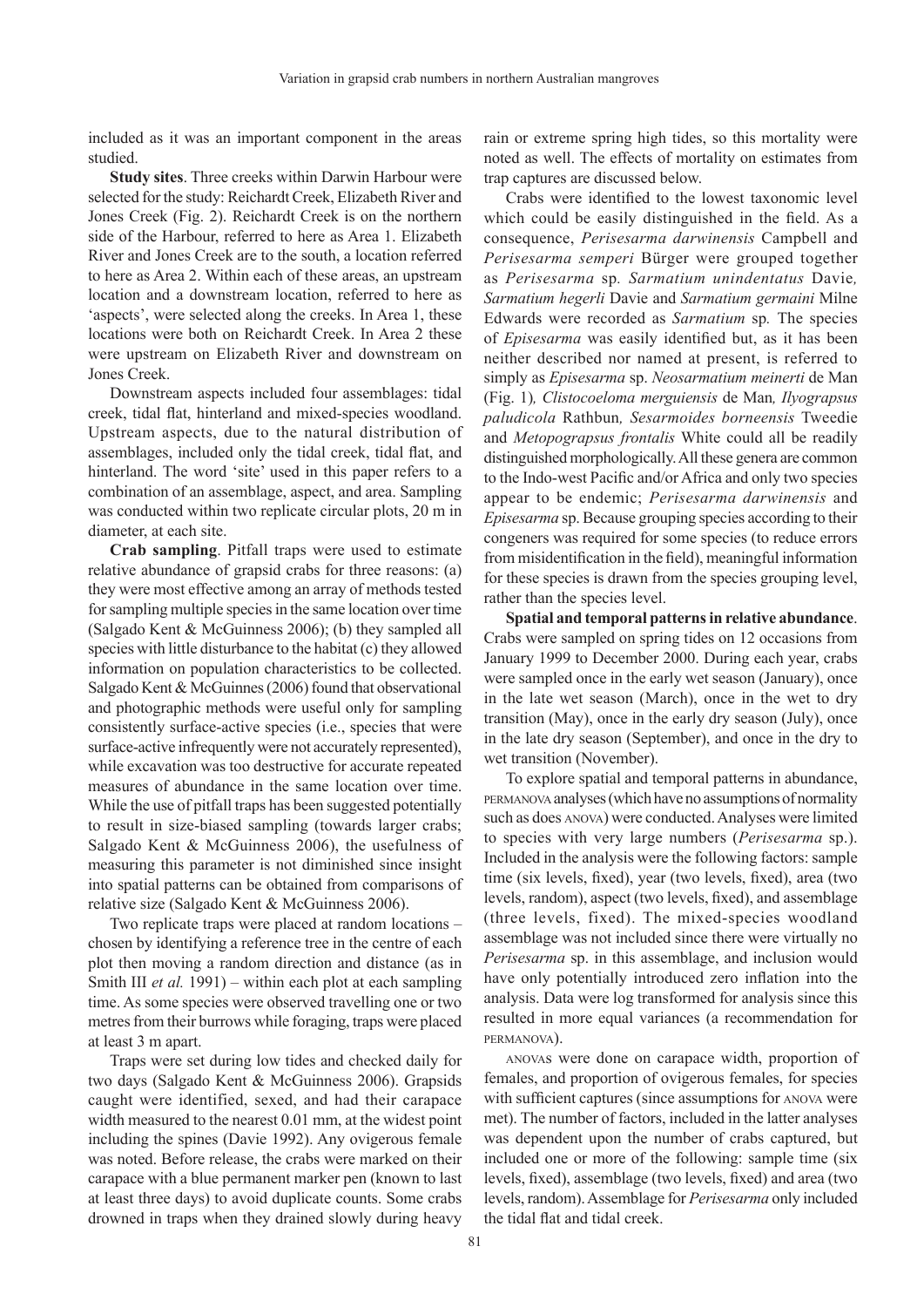**Variation in numbers during spring and neap tides**. A preliminary test for spring-neap changes in activity was conducted by sampling at these two stages in the tidal cycle (Spring: 4–7 June 2000; Neap: 10–13 June 2000). Due to time constraints, only one spring-neap cycle could be sampled and only on the upstream aspect of Reichardt Creek (so there was no replication of tide). Here two plots in each of the three assemblages present (the hinterland, the tidal flat and the tidal creek) were sampled. Data for *Perisesarma* sp.*,* the only abundant species, were analysed with a three-factor anova (all assumptions were met). Factors included tide (two levels, fixed), assemblage (three levels, fixed) and plot (two levels, random and nested in assemblage).

**Spatial and temporal variation in** *N. meinerti* **burrow counts**. While pitfall traps certainly capture *N. meinerti*, Salgado Kent & McGuinness (2006) found that they may not provide reliable estimates of abundance. Hence, the abundance of this species was also estimated by burrow counts, a method that is practical because their large, hooded burrows are easily identifiable (Micheli *et al*. 1991) and because burrows do not last more than about three weeks (hence overestimates from abandoned burrows are not likely to be large; Micheli *et al.* 1991; Emmerson & McGwynne 1992). Emmerson (2001) however, found in some cases multiple crabs inhabiting one burrow, which could lead to underestimates. No attempts were made here to differentiating active burrows, abandoned burrows, or co-inhabited burrows because this would have required destruction of the burrows. Burrows were counted, on the day that pitfall traps were first buried, in two randomly placed  $1 \times 1$  m quadrats in each plot. Burrow counts were, however, not started until part-way through the main sampling program (September 1999), so did not span two full years.

#### RESULTS

**Variation in numbers during spring and neap tides**. Forty-one crabs were captured during this study: 24 *Perisesarma* sp., 5 *N. meinerti*, 5 *Episesarma* sp., 5 *S. borneensis*, and 2 *Ilyograpsus paludicola*. More individuals of all species were caught during the spring tide (17 *Perisesarma* during the spring tide and 7 during the neap; all 5 *N. meinerti* and 5 *Episesarma* during the spring tide; 4 *S. borneensis* during the spring tide and 1 during the neap, and both *I. paludicola* during the spring tide). Only *Perisesarma* were sufficiently abundant for analysis. For this species, there was a significant interaction between tide and assemblage  $(F_{2, 6} = 22.17, P \le 0.05)$ , due to the number of crabs decreasing during the neap tide in the tidal flat (spring  $= 3.00 \pm SE$  per trap; neap  $= 0.25 \pm SE$ ) but remaining stable in the other two assemblages (tidal creek spring = 0.00; neap = 0.25; hinterland spring = 1.25; neap = 1.25).

**Spatial and temporal variation in relative grapsid numbers**. *Perisesarma* was the most abundant (554 individuals) of the 11 species of grapsids captured during the two-year study. Numbers of crabs for the other seven species sampled were: 67 *N. meinerti* (and 201 burrows), 39 *Episesarma*, 27 *C. merguiensis*, 25 *I. paludicola*, 18 *S. borneensis*, 14 *M. frontalis* and 8 *Sarmatium*. Proportions of crabs surviving in traps were: *C. merguiensis*, 100% (based on 12 traps with crabs); *I. paludicola*, 89% (22 traps); *S. borneensis*, 80% (15 traps); *Episesarma*, 75% (28 traps); *N. meinerti*, 63% (53 traps); *Perisesarma*, 62% (263 traps); *M. frontalis*, 50% (12 traps); and *Sarmatium*, 29% (7 traps).

There were complex spatial and temporal patterns in the abundance of *Perisesarma*. Overall, *Perisesarma* was almost entirely absent in the mixed-species assemblage (n=2), so this assemblage was excluded from the analysis. In the analysis, many interactions among factors were significant, with the main effects of year and assemblage, and interactions among area, assemblage and aspect being associated with particularly large mean squares (Table 1). Interactions between year and assemblage were significant, although to a lesser extent. Regardless of area or aspect, *Perisesarma* were always uncommon in the hinterland (Fig. 3). The crabs were more abundant in the other two assemblages – tidal creek and tidal flat – but the relationship between these differed among areas and aspects. In area 1, the crabs were more abundant in the tidal creek downstream and the tidal flat upstream, whereas in area 2 they were more abundant in the tidal flat downstream with little difference upstream. Overall abundance decreased from 1999 to 2000 in the tidal creek and tidal flat, but not in the hinterland (Table 1, Fig. 4).

Because of the fewer numbers associated with *Neosarmatium meinerti*, no statistical analyses were conducted because of the clear pattern in distribution. *Neosarmatium meinerti* crabs were more abundant in the higher shore assemblages – hinterland (mean = 0.22 per trap  $\pm$  0.05 SE) and mixed-species woodland (0.23  $\pm$  0.05) – than in the lower shore assemblages where they were virtually absent – tidal creek  $(0.01 \pm 0.01)$  and tidal flat  $(0.02 \pm 0.01)$ . Greater numbers of *N. meinerti* were caught during the second year of the study but other consistent temporal trends were not evident (Fig. 5).

**Table 1**. PERMANOVA of spatial and temporal patterns in relative numbers of *Perisesarma* crabs in Darwin Harbour in 1999 and 2000. Analyses were done using both areas, both aspects (upstream and downstream) and three assemblages (hinterland, tidal flat, and tidal creek). Only interactions which were significant in at least one analysis, or had one of the five largest mean squares, are listed.

| <b>Source</b>              | df                            | <b>Mean Squares</b> |  |  |
|----------------------------|-------------------------------|---------------------|--|--|
| Year $(Yr)$                |                               | $0.87**$            |  |  |
| Time (Ti)                  | 5                             | 0.09                |  |  |
| Area (Ar)                  |                               | 0.01                |  |  |
| Aspect (Asp)               |                               | 0.01                |  |  |
| Assemblage (Abg)           | 2                             | $1.94***$           |  |  |
| Yr×Abg                     | $\mathfrak{D}_{\mathfrak{p}}$ | $0.33*$             |  |  |
| $Ar \times Asp \times Abg$ | $\mathcal{D}_{\mathcal{A}}$   | $0.93***$           |  |  |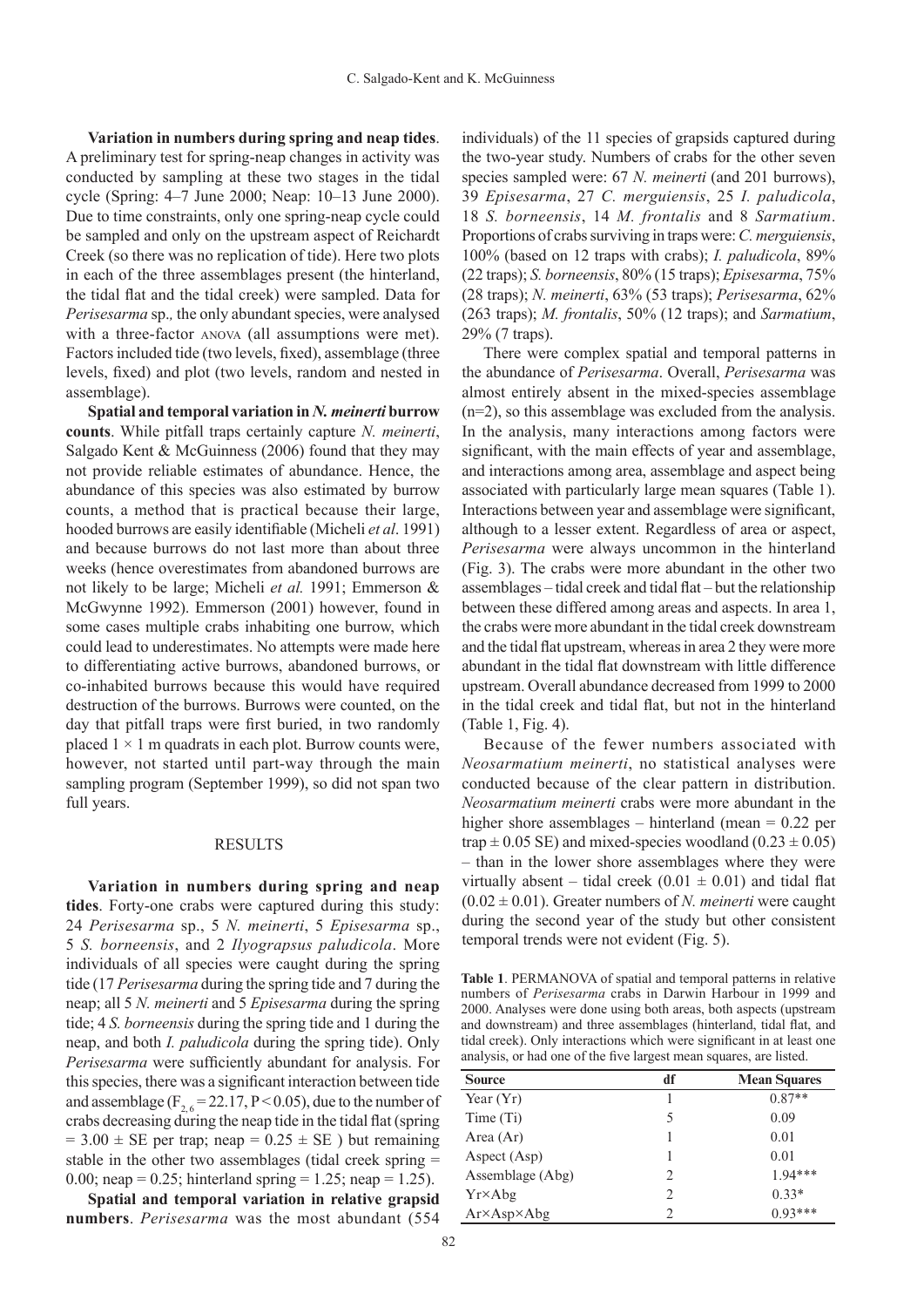With respect to the six less common species, four species – *Clistocoeloma merguiensis*, *I. paludicola*, *M. frontalis* and *Sarmatium* – showed broadly similar patterns to *Perisesarma*, being most abundant in the tidal creek and tidal flat (Figs 6, 7). *Clistocoeloma merguiensis* and *I. paludicola* were caught in similar numbers in both

aspects but *M. frontalis* was more common upstream and *S. borneensis* was rarely captured downstream (Fig. 7). *Episesarma*, like *N. meinerti*, was most abundant in the higher shore assemblages, hinterland and mixed-species woodland (Fig. 6), and was rarely captured in the tidal creek or tidal flat. *Episesarma* was, however, also rarely



**Fig**. **3**. Mean number of *Perisesarma* (per trap) in the two areas, two aspects and four assemblages in Darwin Harbour (mean + SE). Assemblages include tidal creek (B), tidal flat (F), hinterland (H), and mixed-species woodland (M).



**Fig**. **4**. Mean number of *Perisesarma* (per trap) over the two years of the study for the assemblages in which the species was common. Open symbols are for the upstream aspect; hatched for the downstream. Circles are area 1; squares are area 2. For clarity, error bars are not plotted but the line shows the average standard error.



**Fig 5**. Mean number of *Neosarmatium meinerti* (per trap) over the two years of the study for the assemblages in which the species was common. Circles are area 1; squares are area 2. For clarity, error bars are not plotted but the vertical line shows the average standard error.



**Fig**. **6**. Mean numbers of three species of crabs (per trap) in two aspects and four assemblages in Darwin Harbour (mean + SE). Assemblages include tidal creek (B), tidal flat (F), hinterland (H), and mixedspecies woodland (M). Aspects were downstream (open bars) and upstream (hatched bars). Species were: Epi = *Episesarma*; C. merg = *C. merguiensis*; I. pal = *I. paludicola*.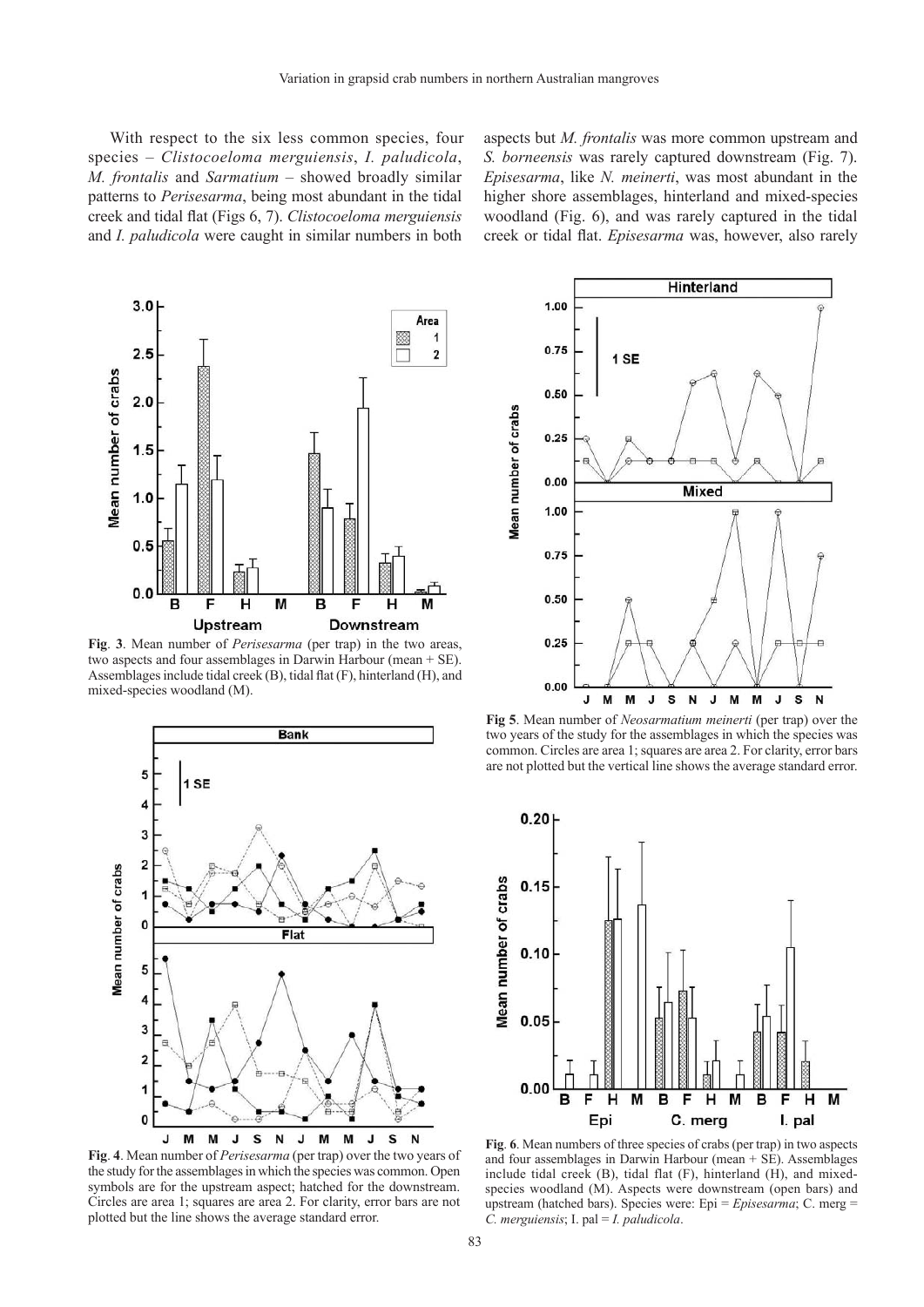

**Fig**. **7**. Mean numbers of three species of crabs (per trap) in two aspects and four assemblages in Darwin Harbour (mean + SE). Assemblages include tidal creek (B), tidal flat (F), hinterland (H), and mixed-species woodland (M). Aspects were downstream (open bars) and upstream (hatched bars). Species were: S. born  $= S$ . *borneensis*; M. lat  $= M$ . *frontalis*; Sarm = *Sarmatium*.

caught in the hinterland of Area 2 (Salgado Kent 2004). In terms of temporal patterns, *I. paludicola* variability was greater during both March and May, and for *N. meinerti*  only in May (Salgado Kent 2004). For *Perisesarma* there was greater variability during March, May, and July than at other times, but this was only true for 1999 (Salgado Kent 2004). *Metopograpsus frontalis* had high variability between plots during March and December of 2000, and only during December in 1999 (Salgado Kent 2004).

*Numbers of N. meinerti burrows*. About 3.7 times as many burrows were counted as crabs were caught (201 burrows versus 54 crabs, for the period September 1999 onwards, when both variables were recorded). Mean, per plot, burrow counts and *N. meinerti* numbers were significantly, but weakly, correlated ( $r = 0.41$ ,  $n = 224$ ,  $P < 0.001$ ; the comparison was done on a 'per plot' basis because crab traps and burrow quadrats were in different, randomly selected, locations in each plot). As for trap captures, the number of burrows was greater in the hinterland than in other assemblages, and particularly in the downstream of Area 1 (mean =  $1.33$  per quadrat  $\pm$  0.22 SE), the hinterland in the upstream aspect of Area 2 (1.17), than in other combinations of these factors (other means  $\leq 0.71$ ).

**Population structure: size, sex ratio, and proportion of ovigerous females**. The largest crabs, on average, were *N. meinerti*, followed, in order from the largest to the smallest, by *S. borneensis, Perisesarma, Sarmatium, Episesarma, C. merguiensis* and *I. paludicola* (Table 2). Overall, there were many more male crabs captured than females and ovigerous females were only observed for *Perisesarma* and *C. merguiensis*.

Differences in size of *Perisesarma* were observed between areas ( $F<sub>1,166</sub> = 3.86, P < 0.5$ ), with area 1 having larger

**Table 2**. Means and standard errors for carapace width, proportion female and proportion of ovigerous females of crabs caught. For each species and variable, n is the number of traps (not crabs) for which data were available (*i.e.* which contained crabs).

|                | Carapace    |         | <b>Proportion</b> |        |                  | <b>Proportion</b> |             |                |      |
|----------------|-------------|---------|-------------------|--------|------------------|-------------------|-------------|----------------|------|
|                | width (cm)  |         |                   | female |                  |                   | ovigerous   |                |      |
| <b>Species</b> | $\mathbf n$ | Mean SE |                   | n      | Mean SE          |                   | $\mathbf n$ | <b>Mean SE</b> |      |
| C. merguiensis |             | 23 1.07 | 0.06              |        | 22 0.36          | 0.10              | 10          | 0.10           | 0.10 |
| Episesarma     |             | 26 1.12 | 0.06              |        | 25 0.13          | 0.07              | 4           | 0.00           | 0.00 |
| I. paludicola  |             | 20 0.49 | 0.07              |        | 50.00            | 0.18              |             | 5 0.00         | 0.00 |
| N. meinerti    |             | 52 2.24 | 0.09              |        | 51 0.28          | 0.06              | 17          | 0.00           | 0.00 |
| S. borneensis  |             | 15 1.30 | 0.10              |        | 14 0.39          | 0.13              |             | 5 0.00         | 0.00 |
| Sarmatium      |             | 1.18    | 0.12              |        | 6 0.17           | 0.17              | 1           | 0.00           |      |
| Perisesarma    | 263         | 1.24    |                   |        | $0.02$  252 0.33 | 0.02              | 123         | 0.25           | 0.04 |

crabs than area 2 (means  $= 1.33$  and 1.26, respectively). The proportion of *Perisesarma* females did not vary among sample times, assemblages, years or areas (all  $P > 0.05$ ), however the proportion of ovigerous females increased during the wet season months ( $F<sub>5, 85</sub> = 2.66$ , P < 0.05; means were Jan: 0.43; Mar: 0.39; May 0.13, Jul: 0.09; Sep: 0.43, Nov: 0.39). Also there were more ovigerous females in the tidal creek than in the tidal flat assemblage ( $F_{1, 85} = 4.41$ ,  $P<0.05$ ; means = 0.38 and 0.16).

There was no significant variation in *N. meinerti* carapace width among sample times or between years, but the proportion of females did vary between years with more females caught in 1999 than in 2000 (F<sub>1,39</sub> = 6.51, P < 0.05; means  $= 0.47$  and  $0.18$ ).

#### **DISCUSSION**

**Effects of crab mortality on estimates from trap captures**. Mortality of crabs during sampling can be a concern in studies that involve temporal sampling since crab densities would be reduced artificially by traps each time the crabs are sampled. Even though the percentage of crabs surviving in pitfall traps was 62% for the most abundant species sampled (*Perisesarma*), the mean mortality was not more than one crab in each circular 20 m diameter plot. This mortality rate was insignificant since the mean true abundance of *Perisesarma* crabs across assemblages in Darwin Harbour was 1.35 crabs per m<sup>2</sup> (Salgado Kent  $\&$ McGuinness 2006). For *Sarmatium*, the species of grapsid with the highest mortality and lower abundance, there was an average mortality of 71% of crabs caught in pitfall traps. Densities estimated in Salgado Kent and McGuinness (2006) during that period were one *Sarmatium* per 3 m2 . Captures of *Sarmatium* in traps were rare enough so that less than one in about every 100 crabs in a plot would be removed from the population by mortality. This number is also insignificant and indicates that trap related mortality did not interfere with results.

**Variation in grapsid numbers during spring and neap tides**.Crabs were more active during spring tides than during neap tides. Although results from this experiment were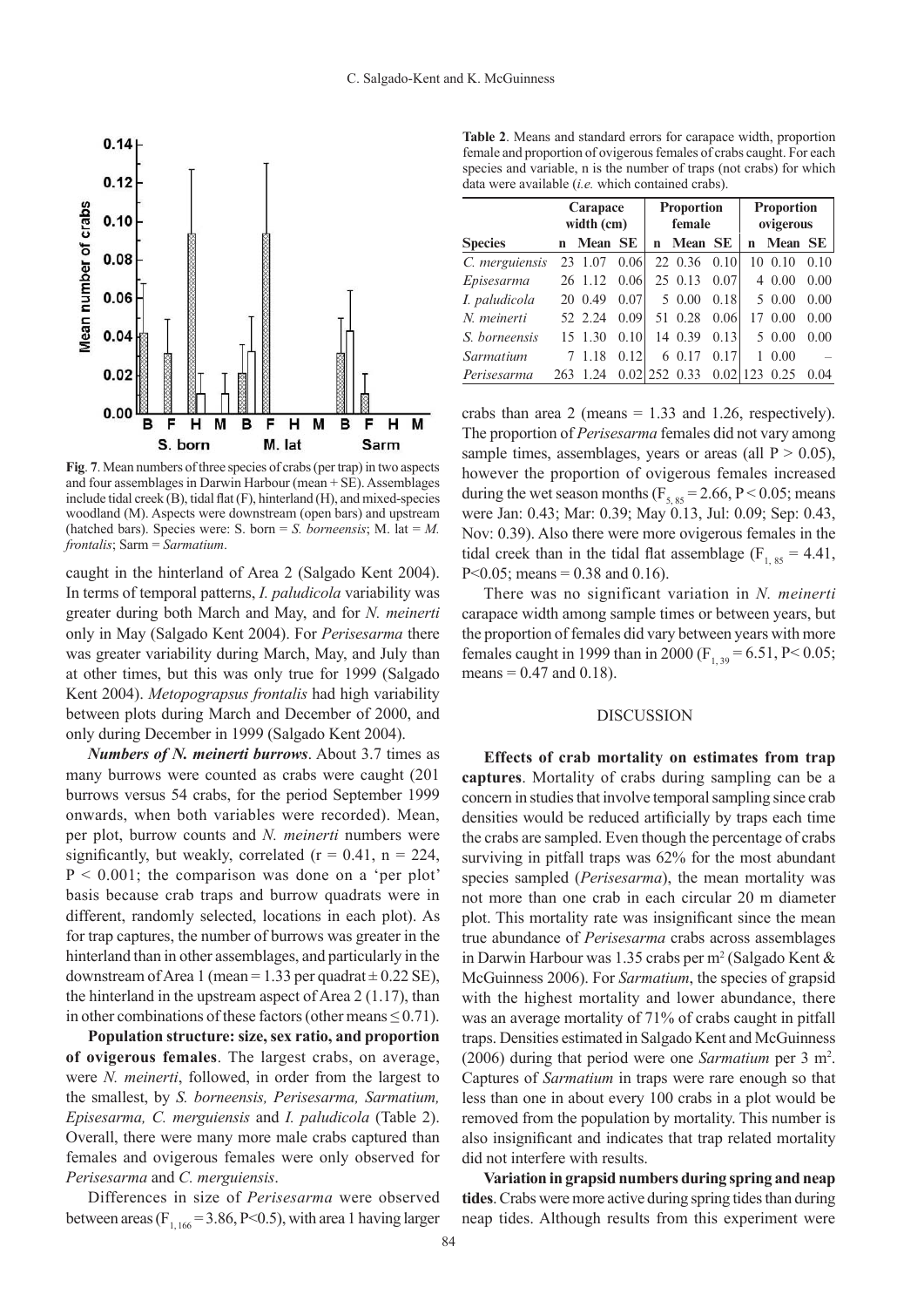restricted by the limited spatial and temporal replication included in the experiment, the results suggest that crabs in Darwin Harbour have similar patterns of activity to those found elsewhere (Micheli *et al.* 1991; Frusher *et al.* 1994; Nobbs 1999). Micheli *et al.* (1991) found much of the greatest activity of *N. meinerti* during spring tides was due to increased time digging (presumably digging is easier when soil is moist) and suggested that this may be required when a high water level causes burrows to collapse.

The absence of a spring-neap pattern in the activity of grapsids in the tidal creek assemblage may reflect the regular pattern of tidal inundation, which results in consistently high soil saturation in this habitat. This is consistent with the observations of Micheli *et al.* (1991) of a reduced spring-neap difference in activity of the land crab, *Cardisoma carnifex* Herbst*,* during a period of high soil and air moisture (caused by a full moon spring tide and nocturnal rain showers). Similar observations have been made in other studies on land crabs (Goshima *et al.* 1978).

**Comparison of** *N. meinerti* **number and** *N. meinerti* **burrow counts**. The relative abundance of *N. meinerti* estimated by burrow counts in the majority of cases was almost four times the estimate of numbers of *N. meinerti* captured in pitfall traps. The relationship between pitfall trap captures and burrow counts was significant but the  $R<sup>2</sup>$ was small. Of the two methods, burrow counts most likely provided a better estimate as *N. meinerti* appear to spend little time on the surface.

**Population structure**. The apparent difference in size of *Perisesarma* between areas is difficult to explain as there were no obvious patterns in soil condition or litter fall rates (unpublished data) to account for it. Lee & Kwok (2002) suggested that difference in size of crabs between mangroves forests in Hong Kong was due to variations in the dominant mangrove species. In this study, however, the areas had similar mangrove composition, so other environmental differences (as also suggested by Lee & Kwok 2002) may play a role.

For most species of crabs in this study, more males were caught than females. This is consistent with a study by Lee & Kwok (2002) on *Perisesarma bidens* de Haan and *Parasesarma affinis*, but contrasts with findings on *Aratus pisonii* Milne Edwards populations in New World mangroves (Conde & Diaz 1989). The dominance of males could simply reflect a trap bias. Traps tend to capture larger crabs more often than smaller crabs, and males are slightly larger than females in most species in this study. Furthermore, larger males (with larger chelae) may be less susceptible to predation and therefore be more active on the surface than females.

The increased number of ovigerous *Perisesarma* females captured during the wet season is potentially of some significance and could be associated with the strong wet and dry seasons in northern Australia (Rabalais & Cameron 1982). The tidal creek also had a noticeably greater proportion of ovigerous female *Perisesarma* crabs than the

tidal flat assemblage, possibly because it has conditions which are more suitable for the production of eggs and dispersal of larvae (see Thurman II 1985) for use of tides by *Uca* for dispersal). In particular, the nearby tidal creek may be used for dispersal, as has been found for crabs in other estuarine systems (Christy & Morgan 1997), where larvae are conspicuous to predators and dispersal is important to avoid predation.

**Spatial and temporal variation in relative grapsid numbers**. During the two year study on relative abundance of grapsids in the assemblages studied in Darwin Harbour, *Perisesarma* was the most abundant crab species, followed in order of abundance by *N. meinerti*, *Episesarma* sp., *C. merguiensis, I. paludicola, S. borneensis, M. frontalis* and *Sarmatium* spp. Underestimates of *Episesarma* may have been possible because these crabs, like *N. meinerti*, may have limited activity (Sivasothi 2000) since they live in relatively dry assemblages in Darwin Harbour.

In general, mangrove forest assemblage was the most important factor influencing the distribution and relative abundance of grapsid crab species within the Harbour. This observation is consistent with other studies conducted elsewhere (Micheli *et al.*1991; Frusher *et al.* 1994). Of the grapsids that were most abundant in this study, *Perisesarma*  dominated the lower intertidal assemblages, while *N. meinerti* dominated high intertidal mangroves. These patterns are also similar to those from other sites elsewhere (Micheli *et al.* 1991; Emmerson & McGwynne 1992).

The observed distribution of grapsid crabs among assemblages is probably related to soil conditions such as soil moisture and salinity. Frusher *et al.* (1994), examined the relationship of grapsid numbers to environmental conditions (pore-water salinity, Eh, pH, and percent silt, clay and organic matter) in the Murray River mangrove forests. The two most numerous crabs in that study, *Sesarma messa* Campbell and *Sesarma brevipes* de Man, were most common in forests with sandy sediments. *Sesarma messa* was also in greater numbers in forests with sediment containing a high organic matter content while the abundance of *S. brevipes* appeared to increase with increasing sediment acidity. Frusher *et al.* (1994) indicated, however, that these environmental variables did not appear to explain the limited distributional patterns observed in *Perisesarma semperi* or *Sesarma brevicristatum* Campbell. *Perisesarma semperi* was present in much lower numbers than were *S. messa*, *S. brevipes*, and *S. brevicristatum*, and only occurred in the low intertidal habitats of the river mouth.

Both *Perisesarma semperi* and *P. darwinensis* appear to be fairly widespread in Darwin Harbour, at least one species of this genus occurring in all assemblages, areas, and aspects. It seems possible, therefore, that the three more abundant species in the study by Frusher *et al.* (1994) (i.e., *S. messa*, *S. brevipes*, *and S. brevicristatum*) may outcompete *P.semperi* for the more desirable habitats in that region. It is also possible, however, that *P. darwinensis* (only occurring in northern Australia) has, in part, filled the ecological niche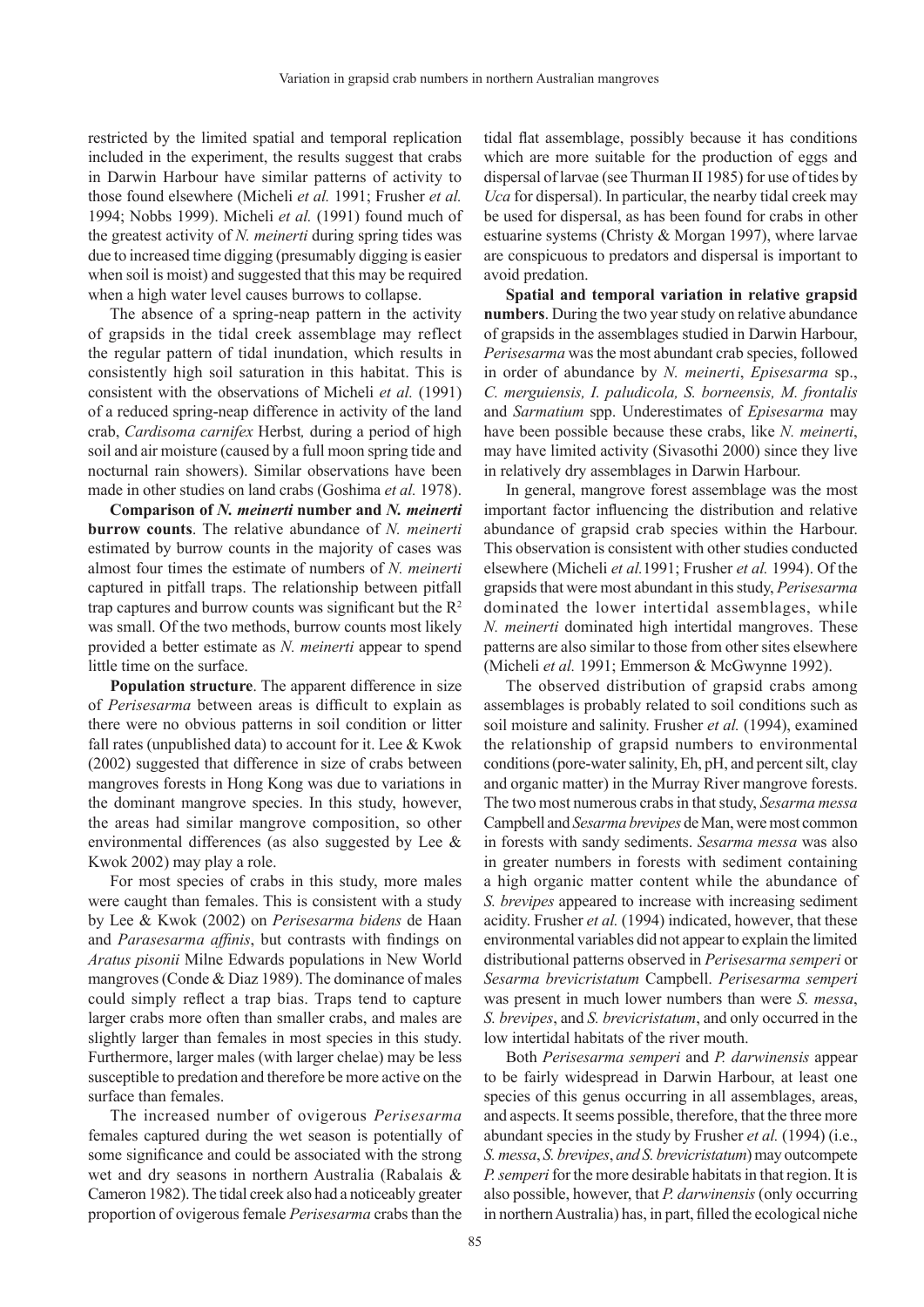occupied by other sesarmids that occur on the Murray River. Smith (1998) suggested that, although *P. semperi* and *P. darwinensis* appear to overlap in distribution in Darwin Harbour, the former may prefer lower intertidal zones, and the latter higher zones. Competition between these species may explain some of the patterns in distribution that are not explained by environmental conditions.

Of the species that were less abundant in the assemblages sampled during this study, *Sesarmoides borneensis* showed consistent patterns of greater numbers upstream than downstream. Frusher *et al.* (1994) observed a similar difference in abundance upstream and downstream of the Murray River, but for different species of crabs. In that study, *Sesarma brevipes* dominated the upstream sites, whereas *Perisesarma semperi* was restricted to the river mouth. The distribution of *S. brevipes* in the Frusher *et al.* (1994) study appeared to be related to soil acidity.

*Metopograpsus frontalis* had the most specific distribution, in that it occurred almost entirely in the tidal flat and tidal assemblage of the upstream of area 2. This species was also commonly observed in the shoreline forest, an assemblage not included in this study that is lower in elevation than the tidal creek. The shoreline forest is dominated by the mangroves *Rhizophora stylosa* and *Sonneratia alba* Smith, and is commonly inundated by tides. The tidal flat and tidal creek assemblages upstream of area 2 appeared to be inundated by tides more often than the same assemblages at other sites, so factors such as tidal flow or elevation gradient may be important for *M. frontalis,* and merit further study.

Finally, *Episesarma* sp. was the only species to show a distinct increase in numbers during the wet season months. Metcalfe (2007) observed a similar increase in grapsid abundance during the wet season in the hinterland margin in Darwin Harbour. It is difficult to know whether this is a result of an actual change in population size, or whether surface activity of crabs simply increased due to wetter conditions from wet season rains (Frusher *et al.*1994; Nobbs 1999; Lee & Kwok 2002).

Overall, there were strong general patterns in distribution among assemblages for the majority of the species of crabs in this study, however the large number of interactions among factors indicates that crab species occurrence and abundance were often specific to certain plots, assemblages, areas, aspects, and times during the study. These interactions indicated that while clear patterns existed, crab distribution and abundance were often patchy and fluid through space and time. In conclusion, this study has confirmed the importance of habitat heterogeneity on demarcating broad distributional ranges of grapsids observed in studies elsewhere. The work has also highlighted the likely role of environmental variability and change on the fluid nature of abundance, distribution, and population structure of grapsid crabs in mangrove forests.

#### ACKNOWLEDGEMENTS

This study was supported by a Large ARC grant. We thank other local mangrove researchers for their support and assistance, including B. Comley and A. Moritz-Zimmerman who shared some of the environmental data. J. Warren provided helpful advice on the design and use of pitfall traps. We offer particular thanks to P. Davie for his valuable assistance in the identification of Northern Territory grapsid crabs, including those depicted in Fig. 1. Finally, the critical eye and constructive comments and suggestions of anonymous reviewers significantly improved this paper.

### **REFERENCES**

- Abele, L.G. 1992. A review of the grapsid crab genus *Sesarma* (Crustacea: Decapoda: Grapsidae) in America, with the description of a new species. *Smithsonian Contributions to Zoology* **527:** 1–60.
- Brocklehurst, P. & Edmeades, B. 1996. *The mangrove communities of Darwin Harbour.* Resource Capability Assessment Branch Technical Memorandum No 96/9. Department of Lands, Planning and Environment: Darwin.
- Christy, J.H. & Morgan, S.G. 1997. Planktivorous fishes as selective agents for reproductive synchrony. *Journal of Experimental Marine Biology and Ecology* **209:** 89–101.
- Conde, J.E. & Diaz, H. 1989. The mangrove tree crab *Aratus pisonii*  in a tropical estuarine coastal lagoon. *Estuarine, Coastal and Shelf Science* **28:** 639–650.
- Davie, P.J.F. 1982. A preliminary checklist of Brachyura (Crustacea: Decapoda) associated with Australian mangrove forests. *Operculum* **5:** 204–207.
- Davie, P.J.F. 1992. *Crustacea: Malacostraca: Eucarida (Part 2): Decapoda-Anomura, Brachyura*. CSIRO Publishing: Melbourne.
- Emmerson, W.D. 2001. Aspects of the population dynamics of *Neosarmatium meinerti* at Mgazana, a warm temperate mangrove swamp in the East Cape, South Africa, investigated using an indirect method. *Hydrobiologia* **449:** 221–229.
- Emmerson, W.D. & McGwynne, L.E. 1992. Feeding and assimilation of mangrove leaves by the crab *Sesarma meinerti* de Man in relation to leaf-litter production in Mgazana, a warm-temperate southern African mangrove swamp. *Journal of Experimental Marine Biology and Ecology* **157:** 41–53.
- Fratini, S., Cannicci, S. & Vannini, M. 2001. Feeding clusters and olfaction in the mangrove snail *Terebralia palustris* (Linnaeus) (Potamididae: Gastropoda). *Journal of Experimental Marine Biology and Ecology* **261:** 173–183.
- Frusher, S.D., Giddins, F.L. & Smith III, T.J. 1994. Distribution and abundance of grapsid crabs (Grapsidae) in a mangrove estuary: effects of sediment characteristics, salinity tolerances, and osmoregulatory ability. *Estuaries* **17:** 647–654.
- Golley, F., Odum, H.T. & Wilson, R.F. 1962. The structure and metabolism of a Puerto Rican red mangrove forest in May. *Ecology* **43:** 9–19.
- Goshima, S., Ono, Y. & Nakasone, Y. 1978. Daily activity and movement of the land crab, *Cardisoma hirtipes* Dana, by radio-telemetry during non-breeding season. *Publications of Amakusa Marine Biology Laboratory* **4:** 175–187.
- Jones, D. 1984. Crabs of the mangal ecosystem. Pp. 89–109. In: Por, F. & Dor, I. (eds). *Hydrobiology of the mangal*. Dr W.Junk Publisher: The Hague, Netherlands.